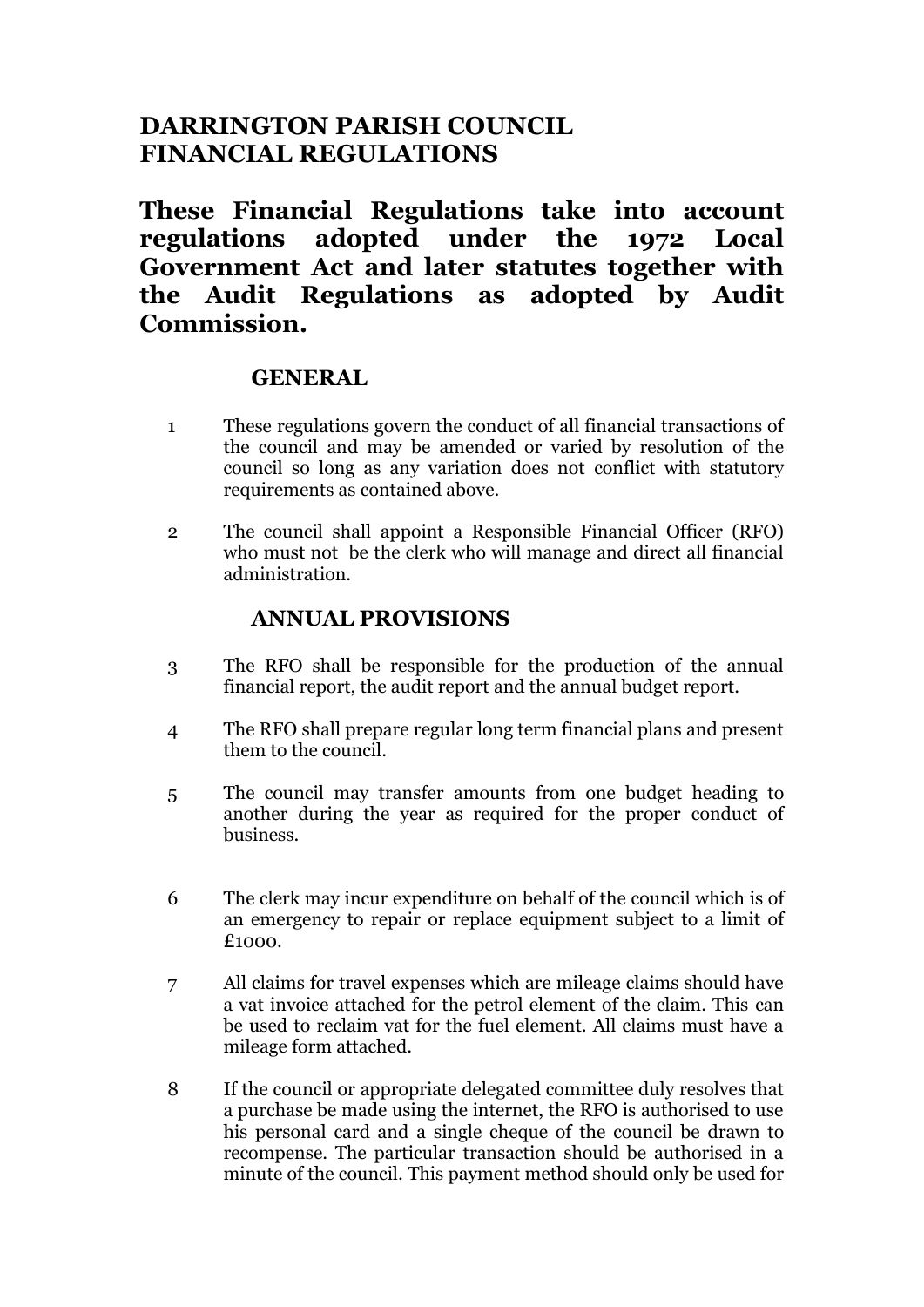specific internet purchases that cannot be undertaken by other means. The supplier shall be asked to supply a full vat invoice addressed to the Council but failing this, the minute*d* authority shall be accepted by HM Customs and Revenue as evidence of VAT to reclaim.

- 9 No expenditure shall be incurred in relation to capital and no contract entered into or tender accepted unless the council are satisfied that funds are available or borrowing has been secured or grant funding has been confirmed.
- 10 All projects shall be under the direct responsibility of the clerk unless the council specifically nominates another council member to have that responsibility.

### **ACCOUNTING AND AUDIT**

- 11 All accounting procedures shall be carried out in accordance with Audit and Accounts Regulations 1996 and as amended by statutes.
- 12 The RFO shall be responsible for submitting the annual audit return.
- 13 The RFO shall be responsible for ensuring that there is an adequate and effective system of internal audit.
- 14 The internal auditor shall carry out the work required of the RFO or council as required to complete the Audit Report in the Annual Return.
- 15 The RFO and clerk shall make arrangements for the inspection of accounts and books as required by Audit Commission Act 1998 s 15 and Accounts and Audit Regulations 1996 as amended.

# **BANKING AND PAYMENTS**

- 16 The council's banking arrangements shall be managed by the RFO and approved by the council.
- 17 A monthly payments sheet shall be prepared by the RFO for each meeting of the council together with invoices. The payments must be approved by resolution.
- 18 All payments shall be made by cheque, standing order, direct debit as decided and approved by council.
- 19 All invoices for payment shall be checked by the RFO and settled at the next available meeting of the council.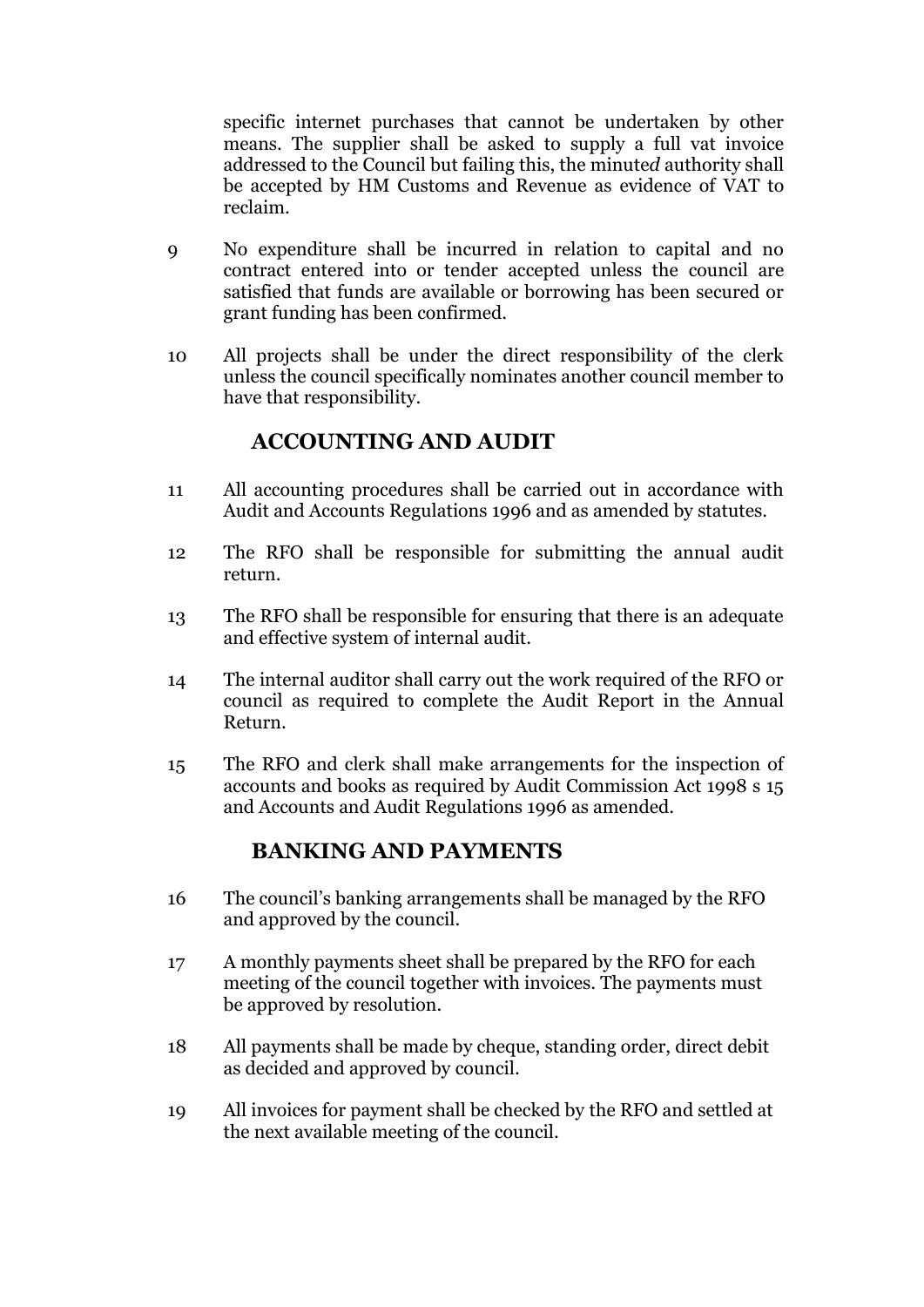- 20 Payment of salaries shall be made in accordance with national terms and conditions of NALC and SLCC as amended and within NI and PAYE rules.
- 21 All loans and investments shall be negotiated in the name of the council and be for a set period.
- 22 Any investment policy of the council shall be reviewed on a regular basis in accordance with the Trustee Act 2000.
- 23 All borrowings shall be in the name of the council.
- 24 The collection of all sums due to the council shall be the responsibility of the RFO.
- 25 The council will review all fees and charges annually.
- 26 The RFO shall complete the annual VAT return.

# **ORDERS FOR WORK SERVICES AND GOODS**

- 27 An official order or letter shall be issued for all work, goods and services authorised by the council.
- 28 All members and officers are responsible for obtaining best value for money at all times.
- 29 The clerk shall verify the lawful nature of all expenditure and all proposed purchases.

#### **CONTRACTS**

- 30 Where it is intended to enter into a contract for work exceeding  $£5,000$  in value for the supply of goods or materials or specialist services the clerk shall invite three tenders from three firms.
- 31 All sealed tenders for work shall be opened at the time specified in the notice to tender in the presence of two members of the council.
- 32 All decisions must include reference to "Best Value" except in circumstances as required by grant funding bodies specifying only the lowest tender being acceptable.
- 33 If less than three tenders are received for contracts above  $£5,000$ the council shall make such arrangements as necessary for executing the works but taking into account best value at all times.